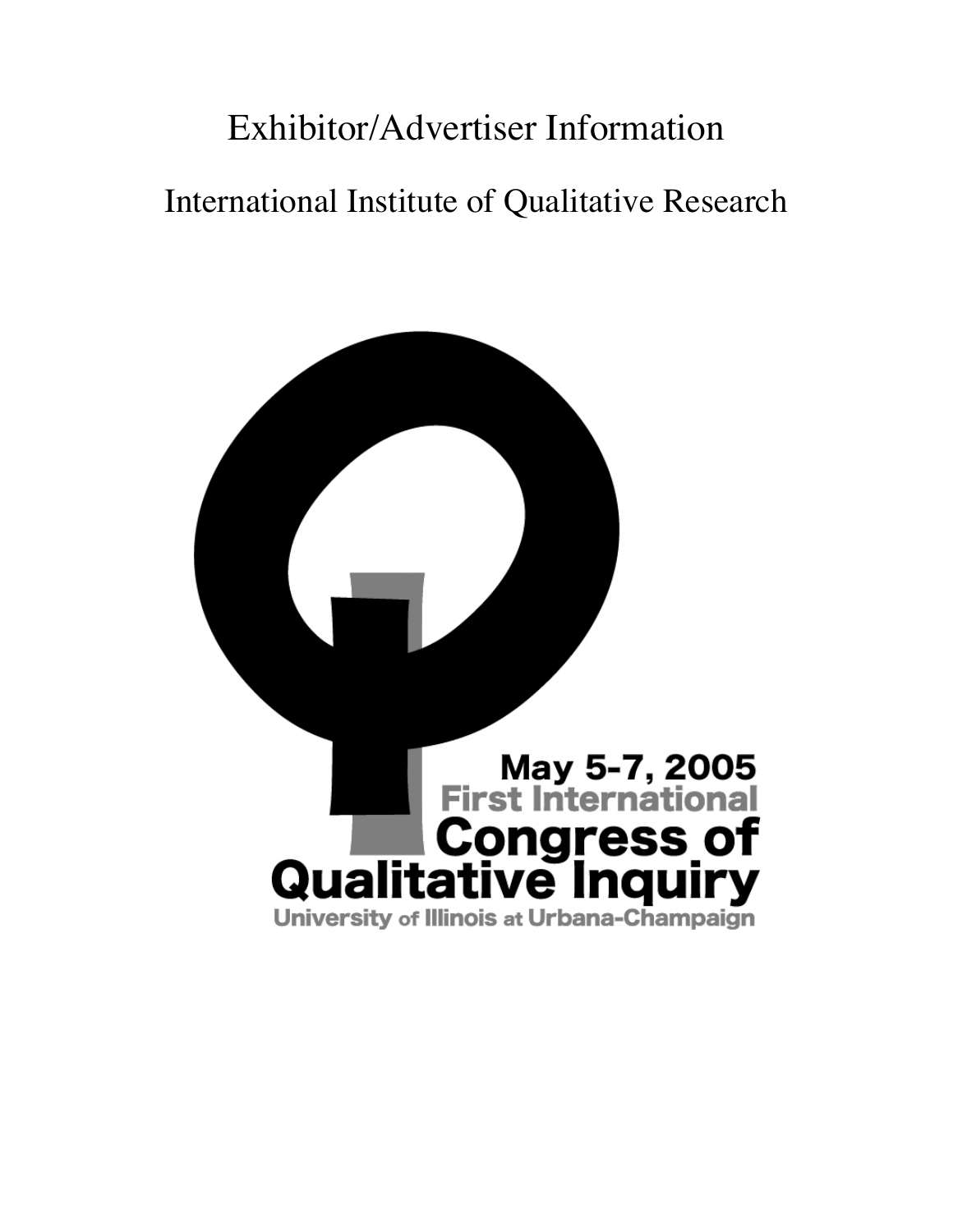

Norman Denzin, Conference Director International Institute of Qualitative Research University of Illinois at Urbana-Champaign Institute of Communications Research 810 South Wright Street, 229 Gregory Hall Urbana, IL USA 61801 PH: 217.333.0795 Fax: 217.244.9580 n-denzin@uiuc.edu

16 November 2004

Dear Publisher,

The First International Congress of Qualitative Inquiry Conference will take place at the University of Illinois at Urbana-Champaign, May 5-7, 2005. The conference, themed *Qualitative Inquiry in a Time of Global Uncertainty*, is expected to draw more than five hundred attendees from various disciplines in the Humanities and Social Sciences, and will feature renowned scholars from around the world. We anticipate representation from 40 countries. You can take part in this landmark event by participating in our combined book exhibit.

The combined book exhibit will be located in the Colonial Room of the Illini Union—the central landmark on campus. The Union will serve as the primary site for most conference programs. The Illini Union Bookstore will be the on-site bookseller for the exhibit. Bookstore staff will arrange book orders, display and sell your product, and run cash register sales so that you may have more opportunities for promotion and face-to-face meetings during conference programs and events. To increase traffic flow to the exhibit area, registration and information booths will be located in the Colonial Room where coffee can be provided.

Your participation in the combined exhibit guarantees that you will receive a conference registration fee waiver and free advance advertising on our conference website. In the past month, our website www.qi2005.org has received 3,000 unique hits from visitors from 60 countries.

Other than free advertising on the conference website, publishers have the opportunity to:

Donate conference bag inserts

Place an advertisement in the printed conference program

Sponsor special events (refreshment/coffee breaks, book signings, computer access)

Schedule individual one-hour sessions to showcase product

If you would like to participate, please complete the accompanying registration form. We encourage you to return your registration form by **February 15, 2005**. Book orders, sponsorship, program advertising and session reservations must be made by this date.

Should you have questions regarding the exhibit that are not outlined in this mailing, please contact the conference exhibit coordinator, Aisha Durham, at 217.333.0795. For book orders, you may contact Franne Davis, Assistant Director of General Books. You may call her at 217.244.1522 or email her fadavis@uiuc.edu. We all look forward to seeing you in May!

Sincerely,

Norman K. Denzin, Conference Director Aisha Durham, Exhibit Coordinator International Institute of Qualitative Inquiry International Institute of Qualitative Inquiry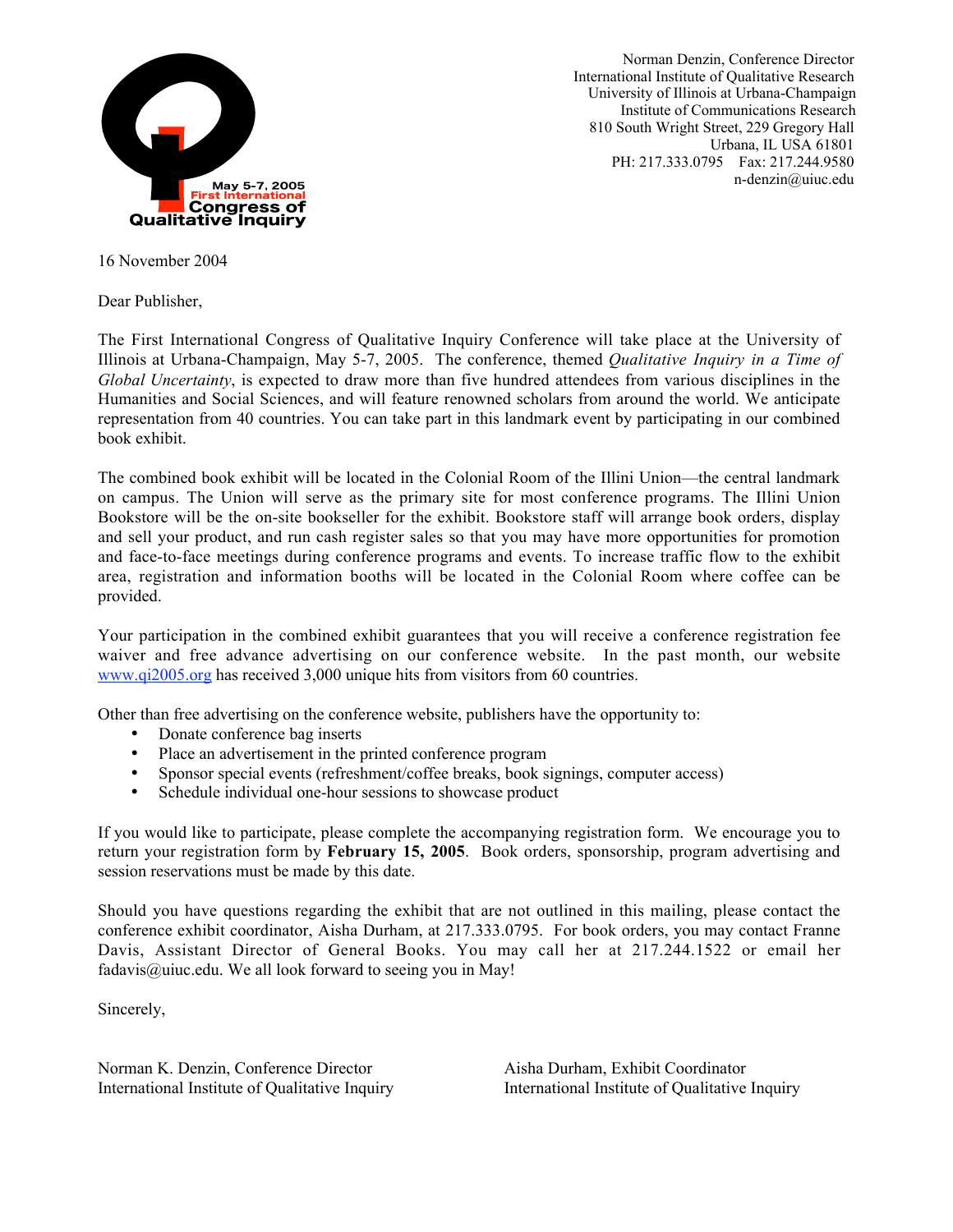

Norman Denzin, Conference Director International Institute of Qualitative Research University of Illinois at Urbana-Champaign Institute of Communications Research 810 South Wright Street, 229 Gregory Hall Urbana, IL USA 61801 PH: 217.333.0795 Fax: 217.244.9580 n-denzin@uiuc.edu

(Date)

| <b>Company Name:</b>             |                           |                                                                                                 |                                 |
|----------------------------------|---------------------------|-------------------------------------------------------------------------------------------------|---------------------------------|
|                                  |                           | (Please type or print company name exactly as you wish to have it listed in conference program) |                                 |
| <b>Mailing Address:</b>          |                           |                                                                                                 |                                 |
|                                  | (Address)                 |                                                                                                 |                                 |
|                                  | (Address)                 | (City)                                                                                          | (State) (Zip)                   |
| <b>Attending Representative:</b> |                           |                                                                                                 |                                 |
|                                  |                           | (Please type or print name exactly as you wish to have it listed in conference program)         |                                 |
| <b>Representative Contact:</b>   |                           |                                                                                                 |                                 |
|                                  | (Address)                 | (City)                                                                                          | (State) (Zip)                   |
|                                  |                           |                                                                                                 |                                 |
|                                  | (Company website address) |                                                                                                 | (Representative E-mail address) |
| <b>Individual Session</b>        | Thursday, May 5 (8-11)    | Friday, May 6 (8-11)                                                                            | Saturday, May 7 (8-11)          |
| <b>Preference Time:</b>          | Thursday, May $5(11-2)$   | Friday, May 6 (11-2)                                                                            | Saturday, May 7 (11-2)          |
| (Optional)                       | Thursday, May $5$ (2-5)   | Friday, May 6 (2-5)                                                                             |                                 |
| <b>Special Accommodations:</b>   |                           |                                                                                                 |                                 |
|                                  |                           |                                                                                                 |                                 |
|                                  |                           |                                                                                                 |                                 |
|                                  |                           |                                                                                                 |                                 |
|                                  |                           |                                                                                                 |                                 |
|                                  |                           |                                                                                                 |                                 |
|                                  |                           |                                                                                                 |                                 |
| <b>Authorized Signature:</b>     |                           |                                                                                                 |                                 |

This is a combined exhibit. Representatives from Illini Union Bookstore will staff the exhibit. For information about book orders and sales, please contact Franne Davis at 217-244-1522 or fadavis@uiuc.edu. For inquires about facility arrangements, please contact Illini Union Program Director, Mary Blair at (217) 333-0691 or mblair1@uiuc.edu. Email inquires about the conference session schedule times and the exhibit may be sent to Aisha Durham at adurham@uiuc.edu. Mail registration to the address above, or fax registration to 217-244-9580 by **February 15, 2005**.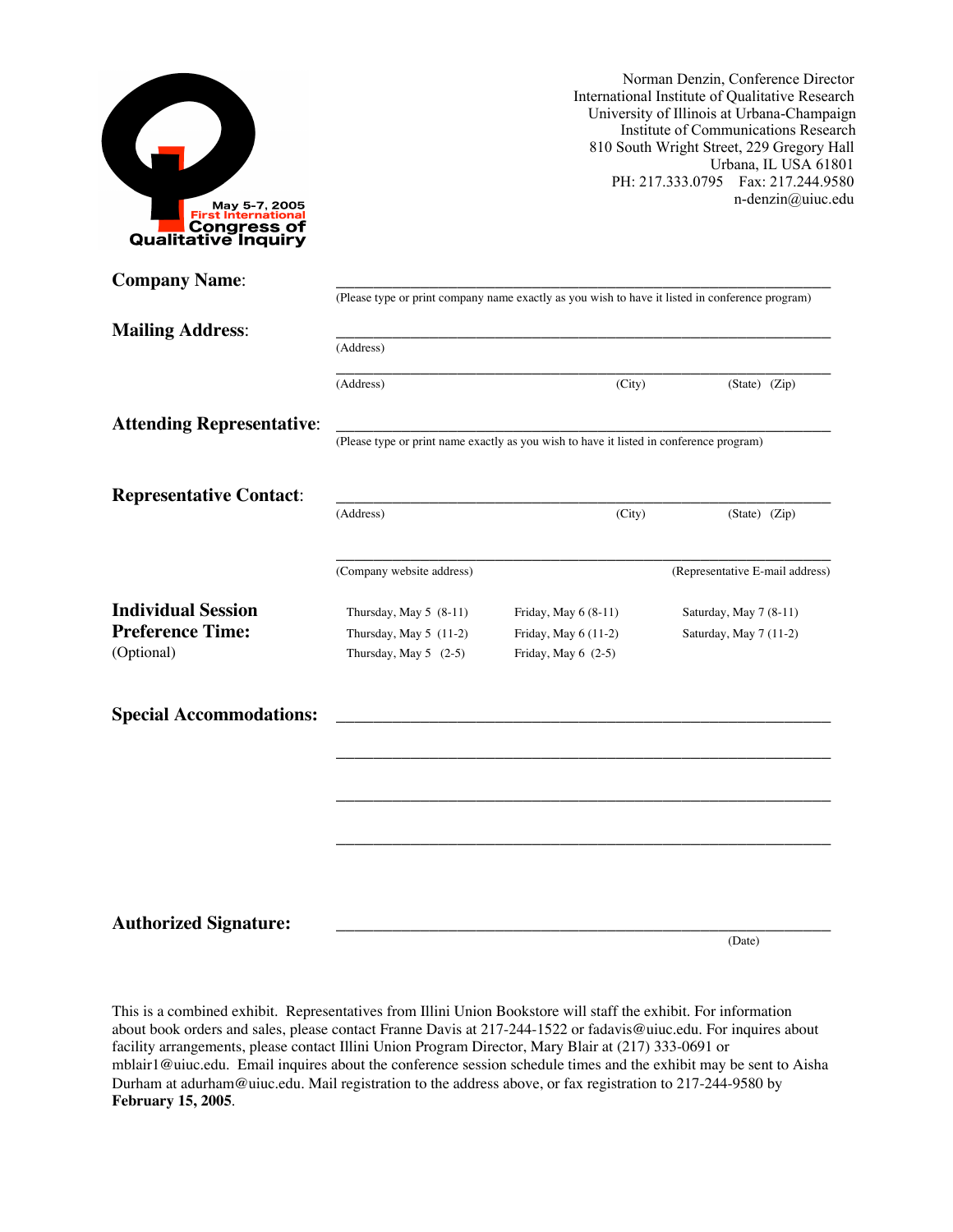# **Exhibit, Advertising and Sponsorship Opportunities**

#### **Combined Book Exhibit**

(Registration Deadline: **February 15, 2005**)

The combined book exhibit will be located in the Colonial Room in the Illini Union. Bookstore staff will set up May 4, 2005 when there will be evening pre-conference workshops. Tentative exhibit hours are 8 a.m.-5 p.m. Bookstore staff will run all cash register sales. Book display will be arranged according to conference session topics and speakers. Bookstore staff can provide a cross-reference list by publisher. All exhibitors are acknowledged on the conference website and printed conference program.

The Colonial Room is 50' x 33'7" with a ceiling height of 14' 10" and is Internet ready. To see the Colonial Room, you may visit the Illini Union website at: http://www.union.uiuc.edu/meetingrooms/roomimages/colonial.htm

#### **Security**

Bookstore personnel will staff the exhibit during hours of operation. The exhibit will be locked at night.

Should exhibitors/advertisers choose to hold an individual session and have shipped signage or display material during the week of April 15, 2005, materials will be available in at the session located. QI staff can assist with set up, but will not be responsible for the mantling and dismantling display materials. Nothing shall be posted, tacked, nailed or screwed, or otherwise attached to the columns or walls.

*Exhibitor/Advertiser shall protect, indemnify, and save harmless the First International Congress of Qualitative Inquiry, its officials and the exhibits coordinators from and against any damage or liability for any injuries to persons or property arising from acts or omissions of the exhibitor, exhibitor employees, agents, invitees, howsoever caused. Exhibitor agrees to bear all risk of loss, injury or destruction of goods and materials that occur. Such loss, injury or destruction shall not release exhibitor from any obligation to the Conference.*

## **Conference Program Advertising** (PDF File Deadline: **February 15, 2005**)

The official printed conference program will be provided to all conference attendees. Additional copies are distributed to university department libraries.

PDF files should be mailed to Kevin Dolan at kdolan@uiuc.edu

| Ad Size            | Ad Rate | <b>Specs</b>      |
|--------------------|---------|-------------------|
| Inside Front Cover | \$250   | 4.25" W x 7" H    |
| Inside Back Cover  | \$250   | 4.25" W x 7" H    |
| <b>Full Page</b>   | \$150   | $4.25''$ W x 7" H |
| Half Page          | \$100   | 4.25" W x 3.35" H |